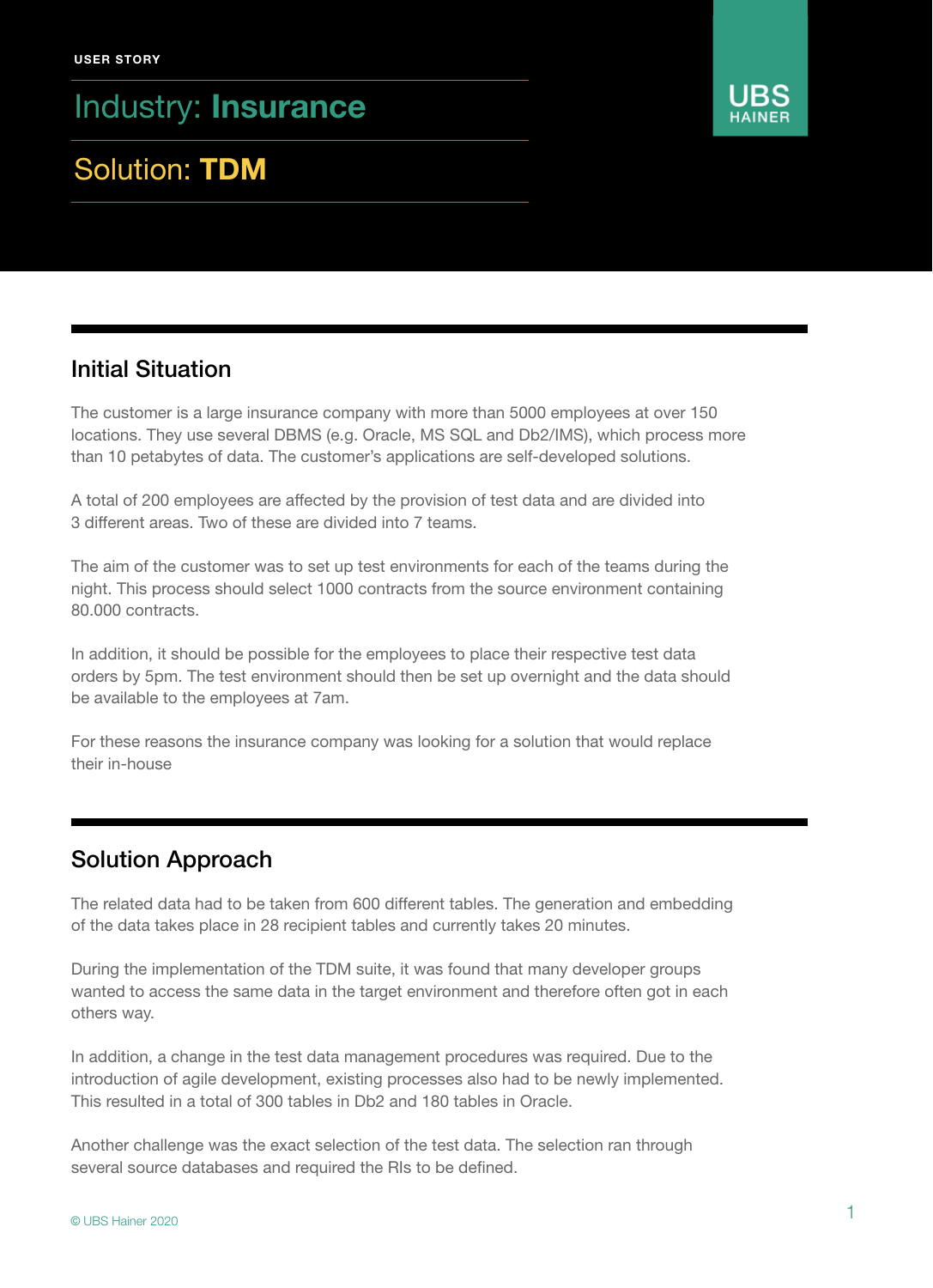Industry: Insurance

# Solution: TDM

## Solution Approach (Continued)

By implementing the TDM suite, 500 data records are now selected from different areas and made available in the target environment.

The Data Shop (Web Portal) provided by UBS Hainer enables testers and developers to request test data independently. There is a limit of 50 test cases per developer. If this limit is exceeded the execution is postponed until the night or rejected immediately.

A total of approximately 40 different tasks were stored in the TDM Suite, which can be executed by the user. The automated provision of test data also greatly reduces the customers personnel costs. Furthermore, the TDM Suite also includes the anonymisation of large databases by accessing certain modification rules. The anonymisation takes place during the copy process. This affects, for example, the surname, first name, address, account number, telephone number, etc.



In order to get an overview of the provisioning processes the suite also provides reports on the test data management procedures, which the customer archives.

In addition the customer uses a process at the beginning that "freezes" the data and structure. This is in case an application fails in a later step. With this procedure the user can store different versions and access them if necessary.

Within the company there are currently 3 people responsible for test data provision (e.g. setting up tasks and administration). By using the TDM Suite from UBS Hainer, the insurance company replaced their in-house tool.